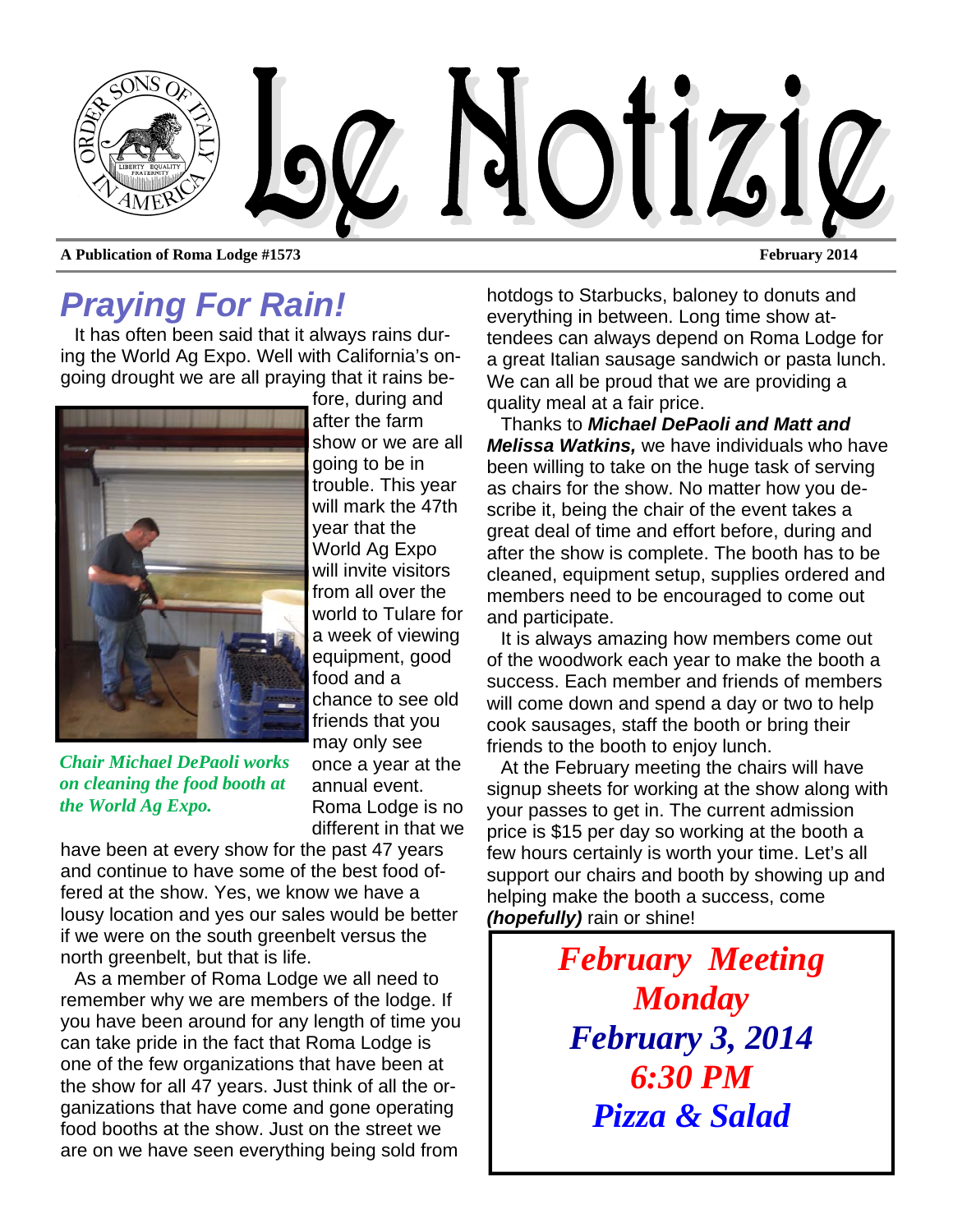## What we are all about! *Heralds Message*

If you happened to be in Santa Barbara on January 4th and picked up a copy of the *Santa Barbara News-Press* you would have seen an article about the passing of *Valentino Ziliotto* or "Tino" as his customers called him at the local Italian Grocery and Deli store located on De la Guerra Street in Santa Barbara. Tino was born in Santa Barbara in 1926 and bought into the store on July 1, 1947. Since I was born just a month later I know that it was some 66 years ago. Along with his wife Edith they moved the store to its current location in 1978 just a block or so from its original location on Olive Street.

Tino and his wife became the sole proprietors of the store in 1957 and operated what was termed as *"Little Italy in a corner store"* for over 60 years. Mr. Ziliotto became a local favorite with his customers and was famous for his 2-foot-long torpedo Italian sandwiches served in yellow paper for decades in the Santa Barbara Community. Even with his failing health he still visited the store daily until September 1, 2013. He passed away in the home he was born in at the age of 86. He was a member of the Sons of Italy for some 66 years joining just before he opened his store in 1947.

There are over 60,000 people in this country 100 years of age or older. We have our own lodge member, *Lilia Giacomazzi*, that celebrated her 100 birthday just last July. Dr. Steve Franklin, just finished his book *Celebrate 100*, in which he interviewed numerous centenarians and found that many of them indicated one of the best ways to live to be 100 is to change the old country song of *"take this job and shove it"* to *"take this job and love it" .* Mr. Ziliotto was a prime example of what many Italians have done for this country. Work hard, support their communities and make a life for themselves and their families in America.

Like Mr. Ziliotto we have many, many, Roma Lodge members who have become, often times, the silent leaders of their communities. He certainly upheld the three tenets of the lodge, Liberty, Equality and Fraternity when it came to his deli customers. As a member of the Santa Barbara Community his loyal customers knew they could rely on him to be honest, give them a quality product for their hard earn dollars and more importantly be a true friend. Tino worked hard everyday to support his community by being a business owner and certainly carried on the Italian Culture by offering his customers quali-



*Valentino "Tino" Ziliotto 1927-2014 Santa Barbara Lodge* 

ty Italian meats, cheeses and other products that come from Italy.

Those of us of Italian decent should take pride in those Italian Immigrants who came to this country from Italy with next to nothing, found a way to make a living and a new life in America. They became successful through their hard work and in many cases entrepreneurs who helped build the economy of this country.

We have many members of Roma Lodge who are part of previous generations who formed the foundation for those of have followed in their footsteps. Italian-Americans and American-Italians can be proud of the contributions that have been made to the growth of this country. *As Roma Lodge members this is what we are all about! Farewell Brother Valentino "Tino" Ziliotto, may you rest in peace and thank you for your great contributions to this country!*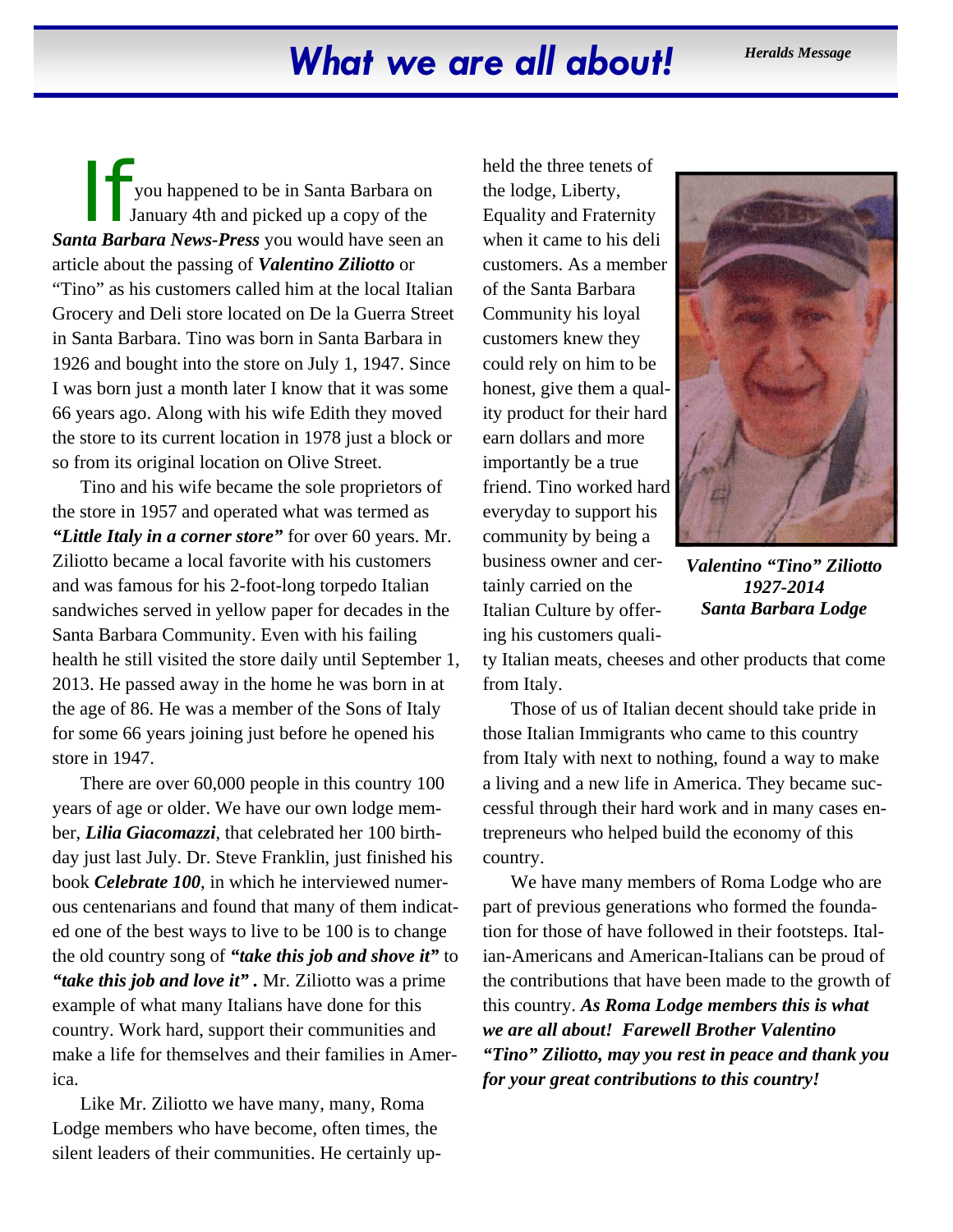## All Hail The Queen!

*Isabella Benedetti*  is still selling Grand Lodge raffle tickets. If you have not purchased them as yet you can get them at the February meeting, during the farm show or by contacting her. The queens fundraising spaghetti takeout dinner was cancelled due to several con-



flicts with other events scheduled during the same time period.

There was a great of discussion at the meeting regarding the queen contest and the fundraising efforts by local lodges to participate in the Grand Lodge Queen Contest. If you looked in the recent edition of the *IL Leone* they have changed the rules so that young ladies who have raised \$3,000 will be designated as Duchesses and those that cell \$2-3,000 will be designated as Countesses. These amounts were reduced from \$5,000 or more and \$2-4,999 respectively. They have also decided to pay full per diem for attendance at the convention and all other expenses associated with the pageant. *REALLY! It is about time!* 

I will be the first to admit that I have about as much knowledge of the whole queen contest as a light pole. However, what I have observed, leaves a lot to be desired when it comes to providing a platform for young ladies to be able to polish their speaking skills, serve as ambassadors for the organization, learn how to dress appropriately and look back on their experience as a learning one that provided them with skills they built upon after their reign as a lodge queen.

They often say you get what you pay for. Here is a novel idea. Let each lodge forget about selling raffle tickets and pay the total cost of having their queen participate in the Grand Lodge Queen contest. This would be cheaper than selling raffle tickets as just another way to raise money.

More importantly, we need to make the contest about leadership, public speaking, critical thinking skills, appearance, grace, etc., etc.

It is time the Grand Lodge organized the contest to include an independent panel of judges, professional development activities for the contestants and select a queen and court based on their talents and personal characteristics. It should not be about the amount of raffle tickets sold and the amount of money raised. This is not to say that past queens were not the best queens because all they did was raise money, but it certainly should not have been the only criteria for being the queen. We need to move away from the philosophy of you don't need charisma, charm, talent, public speaking skills and a good appreciation of how to carrying-on the Italian Culture to be the queen rather than " *If you* 

*raise the most money, you da queen!"* 

## Hole–in-one!

 Roma Lodge former First Lady, and golfing great Shurene Curti celebrated with a hole-in-one on the famous Jack Nicklaus course in Palm Desert. Shurene is undoubtedly the best golfer of all the Roma Lodge members. I'm sure there will be a fine in her future!



#### *Membership Dues*

*Your lodge dues were due on January 1, 2014. Regular member dues are \$65 per year. Associate members are \$45 and Social members are \$35 per year and juniors with benefits are \$6.36. Junior members who choose not to select the benefit option are free. College students up to the age of 26 are also free if they verify they are in college by sending a letter to the lodge. Mail your dues to Cathy Mederos, Roma Lodge, PO Box 1337, Tulare, California 93275.*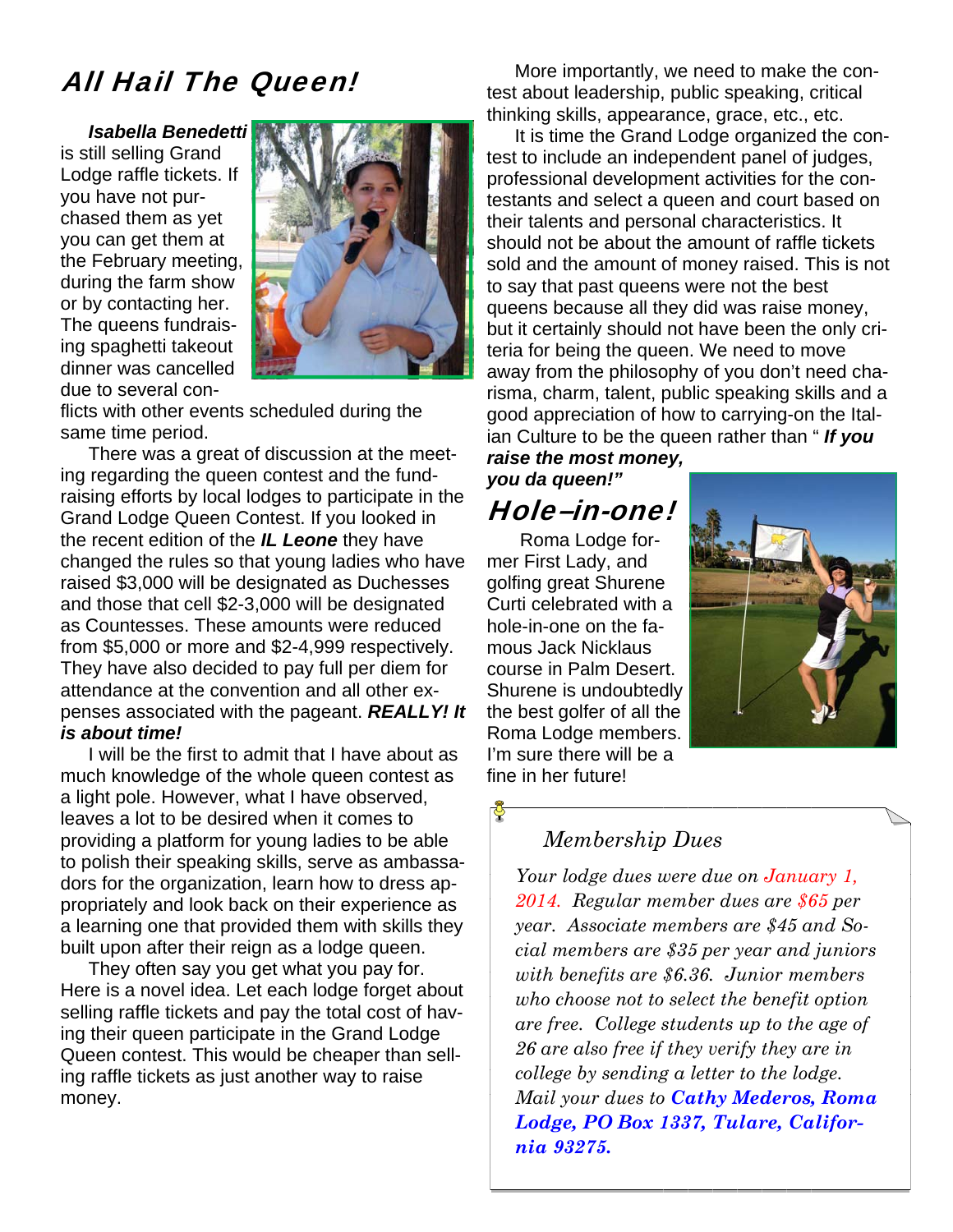

 $\Phi$ 

Roma Lodge PO Box 1337 Tulare, California 93275 *www.romalodge1573.org* 

#### **Dinner Menus**

#### **January-**No Meeting

**February**-**Pizza and Salad**

**March**-Rigatoni **April**-Italian Sausage and Risotto **May**-Pizza **June**-Chairman's Choice **July**-No Meeting **August**-Hotdogs/Hamburgers **September-Potluck October-**Chairman's Choice **November**-Polenta and Stew **December**-Ham & Yams-XMAS Party

## *Your Roma Lodge Officers*

| Nick Canata (661-978-9331)   |
|------------------------------|
| David DePaoli (804-5443)     |
| Karen Pedroncelli (732-1591) |
| Tina Sparlin (685-8857)      |
| Cathy Mederos (687-1112)     |
| Gary Dutto (686-6201)        |
| Carole Burner (686-8419)     |
| Ken Bertorelli (788-8496)    |
| Ken Curti (288-2144)         |
|                              |

### *Trustees*

| Danny Dutto         | $(686-1348)$   |
|---------------------|----------------|
| Mike Saltzman       | $(686-4340)$   |
| <b>Matt Watkins</b> | $(635-1699)$   |
| Dominic Pitigliano  | $(359-1907)$   |
| Michael DePaoli     | $(361 - 2345)$ |
|                     |                |

## *Mistress of Ceremony*

| Frances Della | $(784 - 7653)$ |
|---------------|----------------|
| Shurene Curti | $(740-0184)$   |

*Meeting*  **February 3, 2014 6:30 PM** 



# *Pizza & Salad*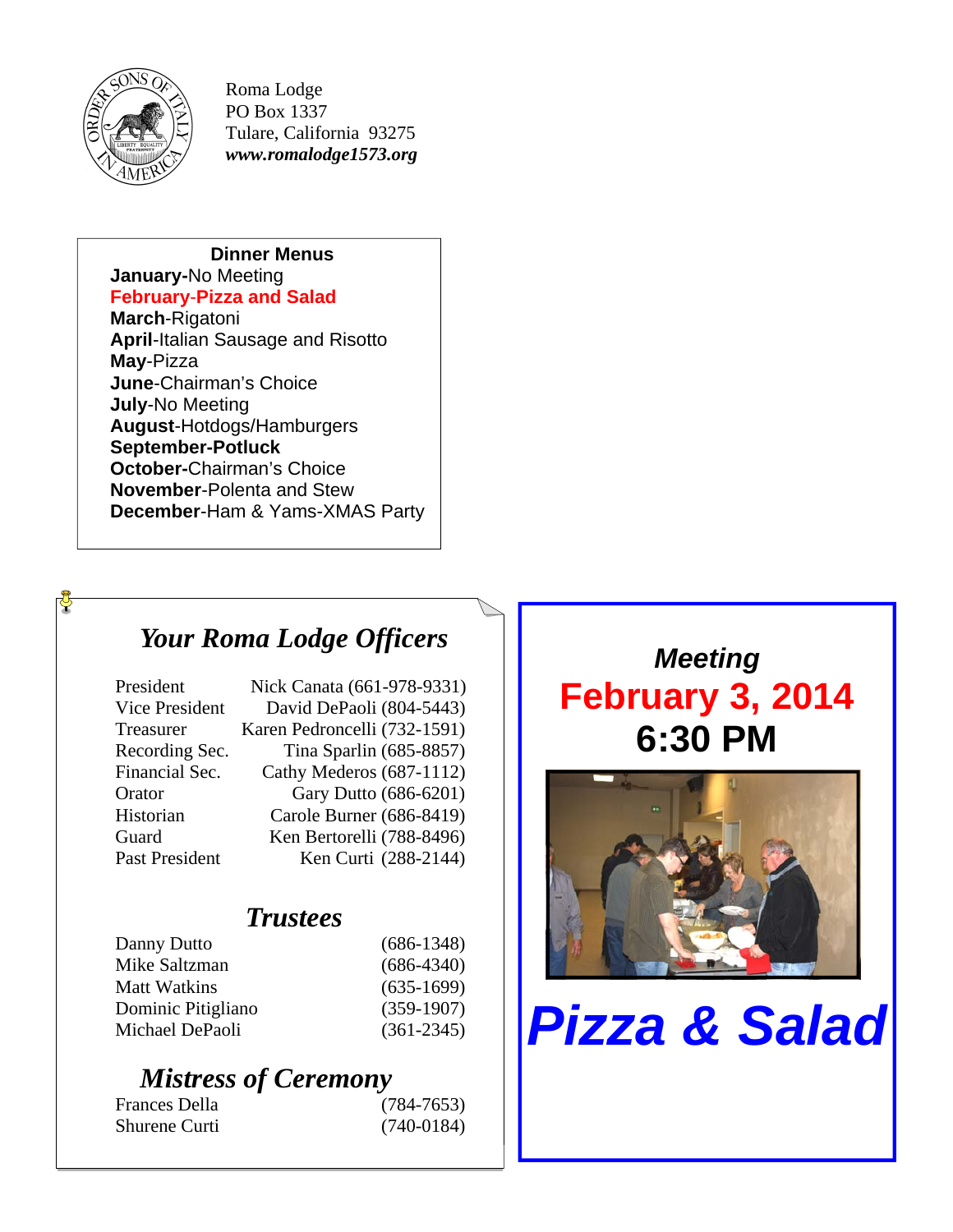## Roma Lodge #1573 *Meeting*

February 3, 2014

6:30 p.m. Place: Ag Center Social Hall, So. Laspina Rd. Bring Your Raffle Prizes

| February 2014                                                         |                      |                                                     |                                            |                                                       |                                                               |                                                        |  |  |  |
|-----------------------------------------------------------------------|----------------------|-----------------------------------------------------|--------------------------------------------|-------------------------------------------------------|---------------------------------------------------------------|--------------------------------------------------------|--|--|--|
| Sun                                                                   | Mon                  | <b>Tue</b>                                          | Wed                                        | Thu                                                   | Fri                                                           | Sat                                                    |  |  |  |
|                                                                       |                      |                                                     |                                            |                                                       |                                                               | 1                                                      |  |  |  |
| $\overline{2}$<br>Megan<br>Dutto<br>Jennifer<br>Gray                  | 3<br>Meeting-6:30    | 4<br>Lorraine<br>Cleek<br><b>Tessa</b><br>Hall      | 5                                          | 6                                                     | $\overline{7}$<br><b>Steve</b><br>Milanesio<br>Joseph<br>Goni | 8<br>Amie Pitigliano<br>Jordyn Dutto<br>George Rinaldi |  |  |  |
| 9<br>Charlie<br>Pitigliano<br><b>Making Sauce</b><br><b>Farm Show</b> | 10                   | 11<br>Janie<br><b>Blackwell</b><br><b>Farm Show</b> | 12<br>Lillian<br>Cotta<br><b>Farm Show</b> | 13<br>Kim<br>Pitigliano<br><b>Farm Show</b>           | 14<br>Justin<br>Curti<br>Miriam<br>Poundstone                 | 15                                                     |  |  |  |
| 16                                                                    | 17<br>Grace<br>Curti | 18                                                  | 19<br>Austin<br>Moccardini                 | 20                                                    | 21                                                            | 22<br><b>Dolores</b><br>Rosso                          |  |  |  |
| 23                                                                    | 24                   | 25                                                  | 26<br>Michele<br><b>Burner</b>             | 27<br>Jennifer<br>Pitigliano<br>Ronnie<br>Pedroncelli | 28<br><b>Betty</b><br>Pratt                                   |                                                        |  |  |  |